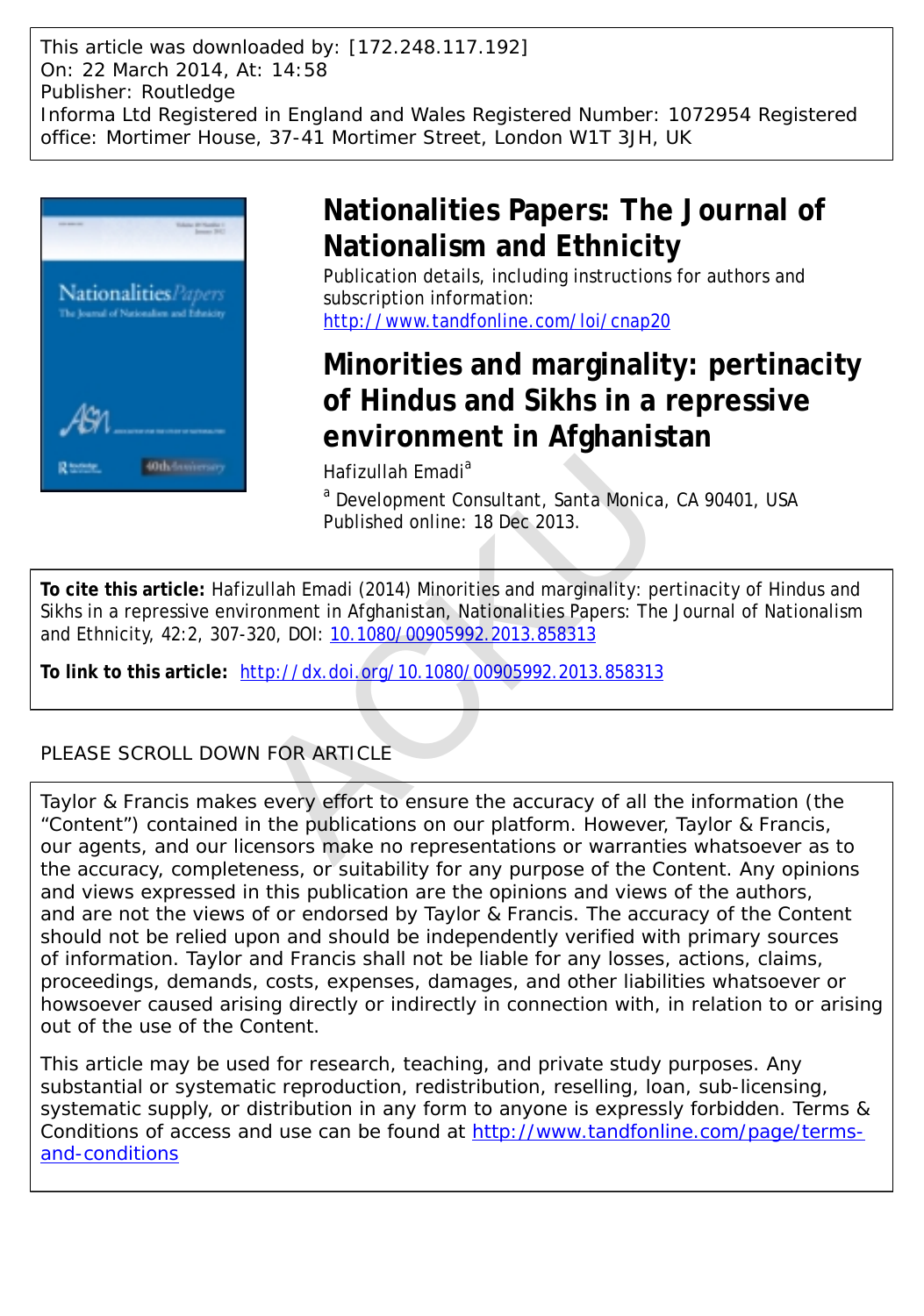# Minorities and marginality: pertinacity of Hindus and Sikhs in a repressive environment in Afghanistan

Hafizullah Emadi\*

Development Consultant, Santa Monica, CA 90401, USA (Received 28 May 2012; accepted 6 August 2013)

The situation of Hindus and Sikhs as a persecuted minority is a little-studied topic in literature dealing with ethno-sectarian conflict in Afghanistan. Hindu and Sikh communities' history and role in Afghanistan's development are examined through a structural, political, socioeconomic, and perceptual analysis of the minority populations since the country gained its independence in 1919. It traces a timeline of their evolving status after the breakdown of state structure and the ensuing civil conflicts and targeted persecution in the 1990s that led to their mass exodus out of the country. A combination of structural failure and rising Islamic fundamentalist ideology in the post-Soviet era led to a war of ethnic cleansing as fundamentalists suffered a crisis of legitimation and resorted to violence as a means to establish their authority. Hindus and Sikhs found themselves in an uphill battle to preserve their culture and religious traditions in a hostile political environment in the post-Taliban period. The international community and Kabul failed in their moral obligation to protect and defend the rights of minorities and oppressed communities. Since the collainty game and is incept<br>and the prediction in the 1990s that led to their mass of<br>the diatered persecution in the 1990s that led to their mass of<br>the post-Soviet era led to a war of ethnic cleansing as furth

Keywords: political movements; minorities; social justice

# Introduction

Minorities can be defined as communities who are descendants of indigenous people or immigrants distinguished from the local majority by their own distinct culture, traditions, religious beliefs, and languages. They tend to remain neutral in the face of internal conflict and rely on state institutions for protection of their rights and security. Literature on internal conflict studies factors that render some places and situations prone to violence – structural, political, socioeconomic, and perceptual. Minorities are often victimized when state structures are weak, as aggressive vested groups take advantage of the situation and promote their own interests. Such states lack legitimacy due to their exclusionary policies of development; they lose public support and remain incapable of maintaining effective control of territories and national security. Autocratic regimes encounter resentment when they serve the interest of one or a few select groups at the expense of others. Discriminatory socioeconomic development policies generate disenchantment as the disadvantaged social groups view such practices as unfair. Such perceptions can lead to violence as communities and groups experience inequitable opportunities in educational, cultural, political, and social arenas.

<sup>\*</sup>Email: [emadih@juno.com](mailto:emadih@juno.com)

<sup>© 2013</sup> Association for the Study of Nationalities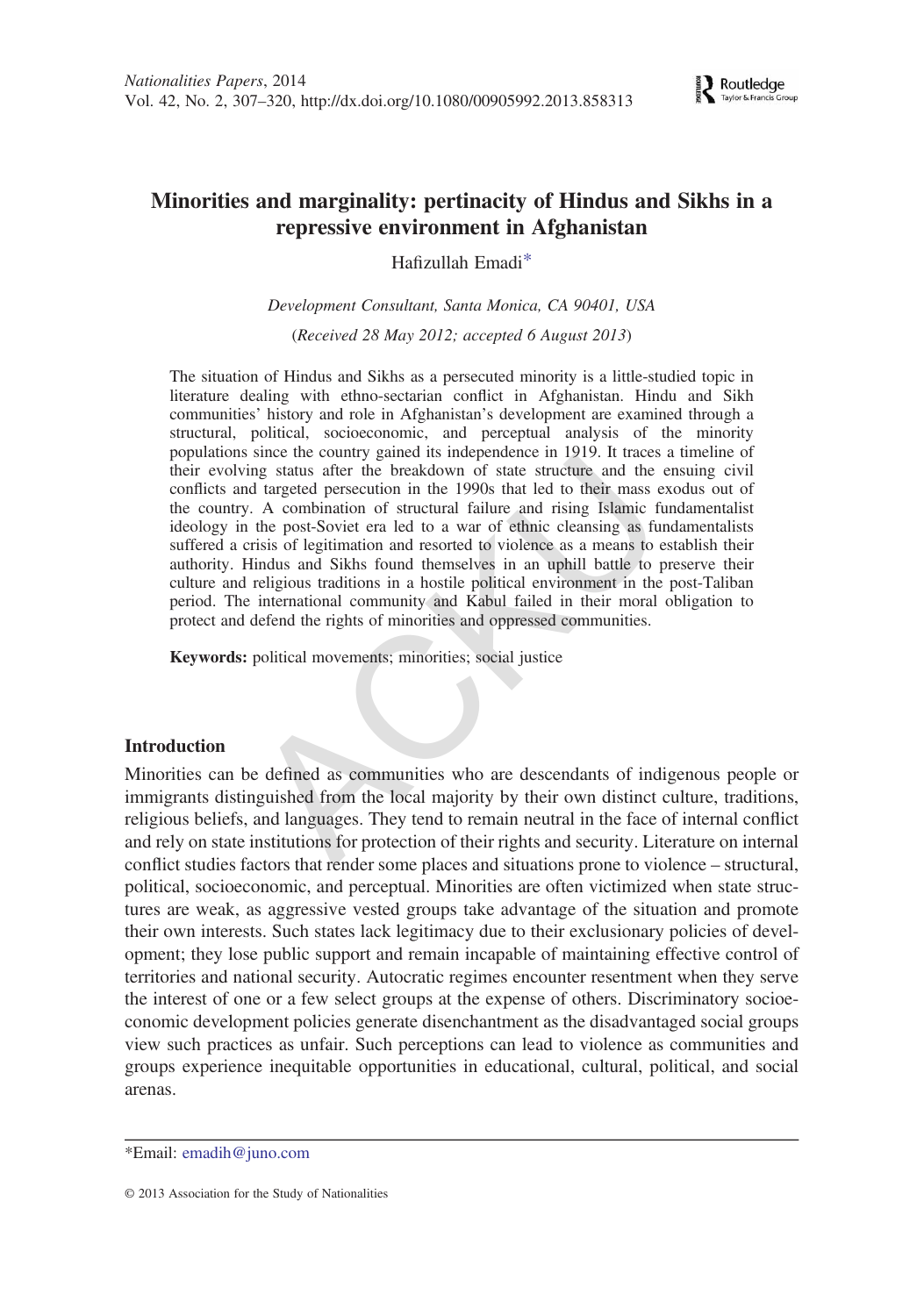Minority communities in Afghanistan endured years of repression and were systematically targeted as the civil war erupted in the 1990s. Internal conflicts in the country were the result of structural failure and ideology – the rising tempo of Islamic fundamentalism. After toppling the Soviet-backed government, leaders of the Islamic fundamentalist parties that declared the establishment of an Islamic state failed to resolve their own differences, and subsequent infighting and wars among them rendered the state structure fractious and weak. As fundamentalists suffered a crisis of legitimation, they condemned rival groups for violating Islamic rules and resorted to violence as a means to build what they coined as a genuine Islamic state guided by Islamic Sharia laws.

Power struggles among Islamic fundamentalists and would-be leaders escalated as each tried to consolidate positions and mobilize communities for administrative autonomy, while leaders of ethnic communities fought to assert themselves politically. Backed by external patrons, these leaders had no regard for the rule of law and human life. Each group carved out spheres of influence to the extent that the state structure became non-existent as a political entity. As violence raged, some people and communities were forced to arm themselves to defend their interests, while many others abandoned their homes and properties and left for the relative safety of neighboring states.

Afghanistan is predominantly a Muslim country and home to various ethnic and tribal communities. Although each community played a role in the social, cultural, and economic development of the country, they also share responsibility for the destruction of the country's infrastructures and war of ethnic cleansing that claimed the lives of thousands of innocent men, women, and children. The fractured state apparatus remained a monopoly of the Islamic fundamentalist party of Jamiat-e-Islami-e-Afghanistan, Islamic Society of Afghanistan; Shia Hazaras were not adequately represented in the government. The Shia Hazaras had been persecuted in the past and were deprived of their basic rights and liberties and fought to assert their role in the post-Soviet polity trying to gain their share of power. The country is also home to a non-Muslim minority of Hindus and Sikhs. These communities were systematically targeted by Islamic warriors because of their religious beliefs. to defend their interests, while many others abandones<br>ft for the relative safety of neighboring states.<br>is predominantly a Muslim country and home to variou<br>though each community played a role in the social, cult<br>the cou

A plethora of research papers had been produced that focus on ethno-sectarian conflicts between the Sunnis and Shias since the creation of a nation-state in Afghanistan in the eighteenth century, but the plight of Hindus and Sikhs as a persecuted minority remained a neglected topic of scholarly research. This article attempts to remedy this lack of literature and examines the history and participation of Hindus and Sikhs in the country's development since Afghanistan gained its independence in 1919, their status after the breakdown of the state structure and the ensuing civil strife in the 1990s that led to their persecution, and their en masse exodus to the neighboring countries of Pakistan and India as well as to the West.

#### Historical background

Hindus and Sikhs are one of the indigenous peoples of Afghanistan. Regions in northern India and Afghanistan share a common cultural heritage. Buddhism that emerged in India established its influence in various parts of Afghanistan. After Arab Muslim armies launched a war of conquest on Afghanistan, Buddhists converted to the new religion because they saw Islam as compatible and appreciated the symbiotic relationship with trade. Buddhism, despite its spiritual outlook was commercial in its orientation and practice. Monasteries that were built on trade routes served as operation centers for commercial activities, providing services to passing caravans and giving credit and loans to merchants as well as organizing and facilitating transfers of money. With the domination of trade by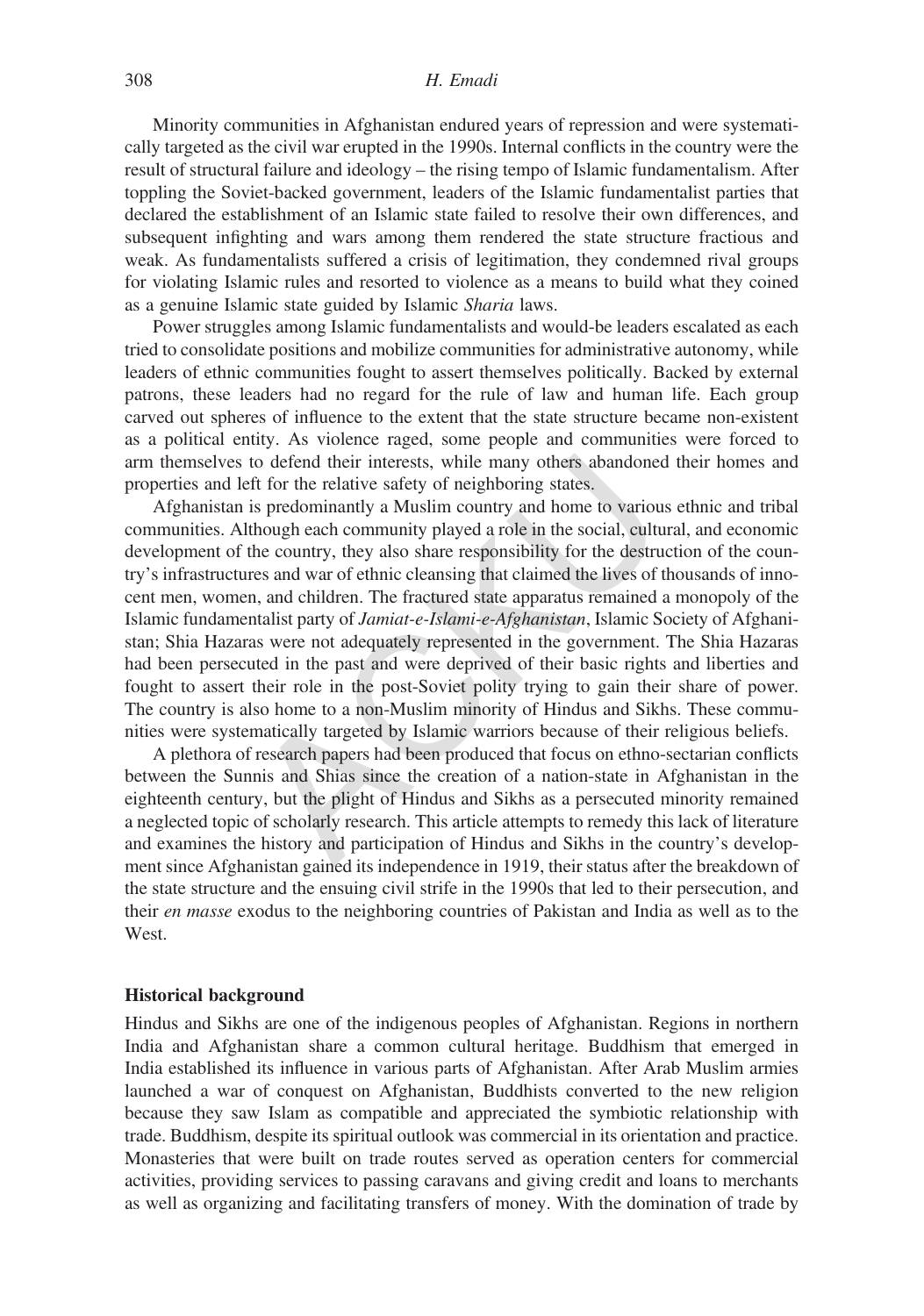Arab merchants and the prosperous life that they enjoyed, the Buddhist mercantile class saw their prosperity in decline while that of their Muslim competitors rose; this contributed to the draw toward Islam (Morgan [2012,](#page-14-0) 99–100).

The Hindu Shahi dynasty who ruled the eastern and southern regions of Afghanistan were rooted in feudalism and were not sympathetic to trade. They resisted incursions by invading Arabs for almost 200 years until they were defeated by the Ghaznawi rulers. Sabuktigin (977–997) established his headquarters in Ghazni, fought the Hindu Shahis, seized Kabul (Kabulistan), and forced them to retreat to the eastern regions of the country. His successor Mahmood (998–1030) also fought the Hindu Shahis and expanded his rule eastward, forcing the Hindu Shahis to transfer their capital to Lahore, Panjab of present-day Pakistan. Mahmood destroyed Hindu temples, looted their contents, and built mosques on their ruins. He brought enslaved Hindu warriors to Afghanistan. He conveniently exploited professional Hindus such as Pahayi Nandlal Goya to serve in his administration. Successive authoritarian leaders also used skilled and professional Hindus and Sikhs to promote their own political agendas and appointed them as state functionaries.

Major Hindu groups residing in the country include the Balpa, Chawa, Daka, Katal, Khatri, and Kandi, and the Khatri group that constitutes the largest group is known as Sardar Khail, the nobles.

In the Islamic empire, non-Muslims were allowed to practice their faith but were obligated to abide by the law of the land. Allowing them to practice their faith was advantageous to the political system because of the revenue it generated for the state treasury – non-Muslims, in addition to paying regular taxes, were subject to paying Jazya, poll taxes. Because of Islam's tolerance of other religions, Hindus, Sikhs, and Jews lived in peace and prospered economically; they were mainly merchants. Despite efforts by conservative rulers offering incentives to non-Muslims to convert to Islam, Hindus and Sikhs resisted conversion from Hinduism and Buddhism to Islam and the Sikhs adhered to the teachings of Guru Nanak – founder of Sikhism (Ballard [2011\)](#page-14-0). I groups residing in the country include the Balpa, Ch<br>di, and the Khatri group that constitutes the largest g<br>e nobles.<br>c empire, non-Muslims were allowed to practice their fi<br>by the law of the land. Allowing them to prac

Sikhs as a religio-political community emerged in Panjab, India, and its founder Nanak (born in 1469) visited Afghanistan in 1521 and 1540, preached the faith, and converted a few Hindus. Under the leadership of Ranjit Singh, the Sikhs expanded their influence by seizing Multan, Kashmir, and later extending their control westward, capturing Peshawar in 1834 bordering Afghanistan and their rule came to an end after the British annexed Panjab to British-India.

With the British invasion and subsequent domination of Afghanistan over the course of the nineteenth century, the rulers of Afghanistan remained loyal to the British Crown. Increased trade between Afghanistan and British-India compelled traders and merchants to travel across the region. Hindus and Sikhs who settled in the North-West Frontier Province (NWFP), now called Khyber Pakhtunkhwa and Sind in Pakistan, traveled along a network of trade routes stretching from Lahore to Peshawar and to Nangarhar, Kabul, and Qandahar. They crossed the Hindu Kush mountainous ranges and established trading routes to Samarqand and Bukhara of Central Asia. These traders and merchants were from two communities: the Sindi Shikarpuris and the Panjabi Khatris. The former usually returned to their home base while the latter who had settled in the Khyber Pakhtunkhwa and areas beyond the Durand Line (the line separates Afghanistan from Pakistan) "occupied a specific niche: given their high levels of literacy in Farsi no less than in Panjabi, they made their living as merchants, traders, scribes and administrators (Ballard [2011](#page-14-0))". They had familiarity with bazaars and villages in the regions they traveled and established good rapport with the local Muslims where their few competitors were mainly Jews and Armenians. Faiz Mohammad Katib, an acclaimed Hazara historian (1862–1931), reflected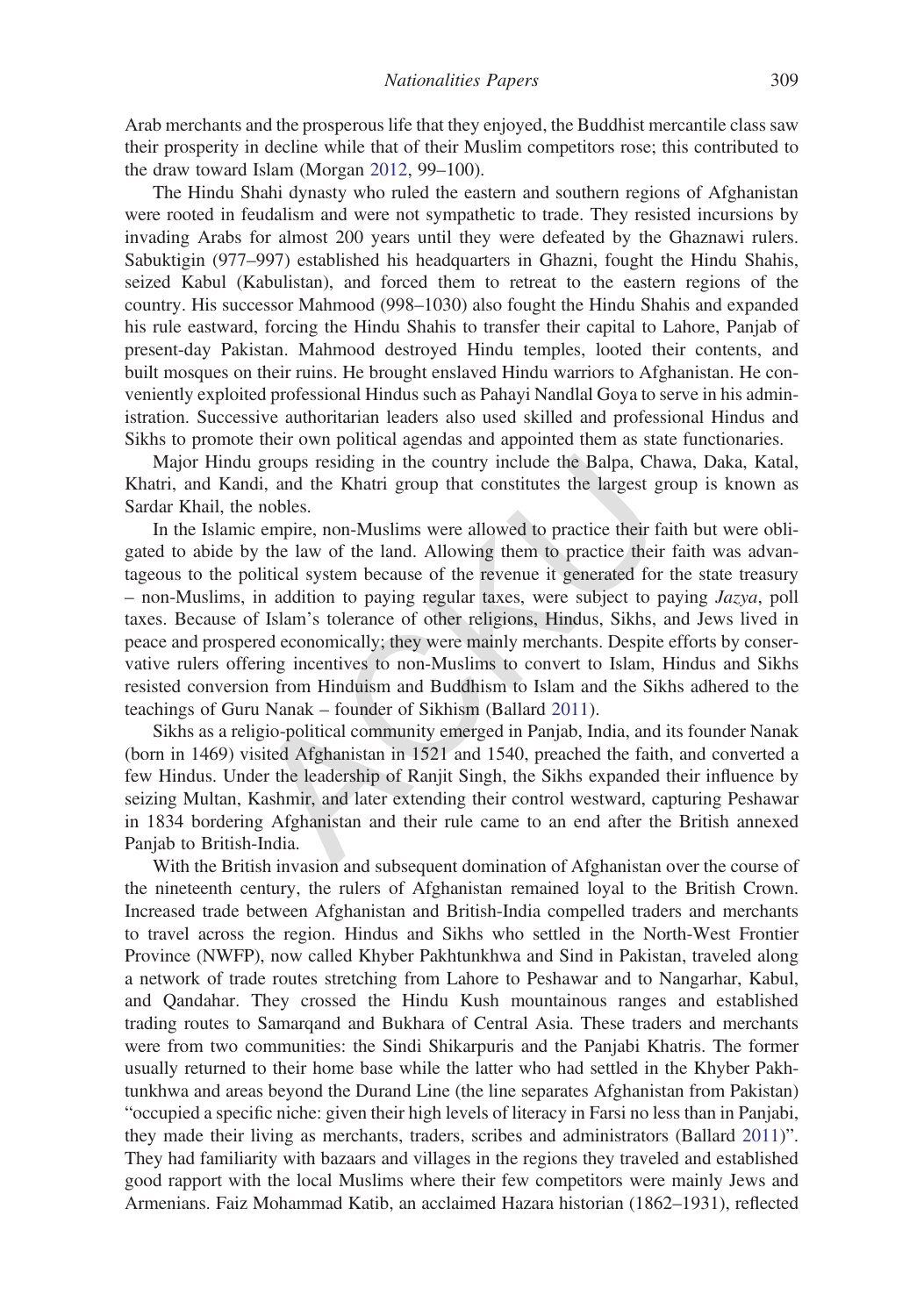#### $310$  H. Emadi

further on Hindu citizens of the country and wrote that their professions included farming, small-scale businesses, such as stores selling basic staples, jewelry, and fabric. Families of means engaged in trade, real estate, and currency exchange, and individuals with administrative skills worked as clerks and bookkeepers in government offices. Katib characterizes Hindus as men of integrity, high moral standards, and honesty when dealing with local neighbors and customers (Katib [2000,](#page-14-0) 111–112).

The reign of the ruler of Kabul Shir Ali (1869–1879) heralded the beginning of modernization as he built a number of projects, such as industrial establishments, print media, schools to train civil service personnel, etc., and visited Ambala, India, on an official invitation from the British and requested financial and military assistance from the British to support his modernization projects. Shir Ali liked Indian music and invited Muslim musicians from India to perform at his court and provided them with land in the old section of Kabul known as *Kharabati* or entertainment quarters and used elephants to transport these musicians back and forth. Indian Music and dance flourished and dancers included local men, while in Kama, Nangarhar dancers were Sikhs (Sakata [2002](#page-14-0), 83–84, 137).

More Hindus and Sikhs settled in the Khyber Pakhtunkhwa in Pakistan and Afghanistan after the partition of the Indian subcontinent into India and Pakistan in 1947. The partition resulted in a bloody sectarian conflict between Hindus and Muslims. Hindus and Sikhs from Sind and western regions of Pakistan fled to India and those who had settled in the Khyber Pakhtunkhwa had the option to stay because they had cultivated good neighborly relations with their Pashtun neighbors. However, Islamicization and rising Pakistani nationalism posed a threat to their way of life and caused some to flee to India while others found safe havens in Afghanistan among their co-religionists.

The status of Hindus and Sikhs improved substantially in the post-World War II period and political stability in the country enabled them to expand their businesses; many ventured into commercial and banking sectors to the extent that at one point Hindus and Sikhs were in charge of most banking activities in the country and a number had operated currency exchange centers in major cities that facilitated the operation of informal value transfer systems known as Hawala. In the Hawala system, individuals whose inter-linkages are reinforced by familial ties or ethno-sectarian association work together and establish residences far away from one another in two or several cities where a good amount of commercial transactions take place. They open offices to facilitate business to the custodian of one arm of the Hawala business who could issue a letter of credit or acknowledgement letter of debt to a depositor who could obtain the money either in demand or on a certain date in the immediate future, where another arm of the *Hawala* business operates. This system proved to be of immense utility to traders and businessmen traveling far distances, freeing them from the burden of carrying large amounts of cash and the risk associated with it to conduct their businesses. $<sup>1</sup>$ </sup> 3–84, 137).<br>
Sand Sikhs settled in the Khyber Pakhtunkhwa in Pakista<br>
n of the Indian subcontinent into India and Pakistan in 1<br>
ndy sectarian conflict between Hindus and Muslims. Hind<br>
n regions of Pakistan fied to India

There is no reliable demographic data on Hindus and Sikhs in Afghanistan – it is suggested that in the early 1970s, the number of Hindu nationals was estimated to be 25,000–30,000 and that of Sikh nationals was estimated to be 15,000; however, there are unverified claims that the number of Hindus in 1990 was around 200,000 and those of Sikhs was 80,000 with some 30,000 residing in Kabul.<sup>[2](#page-14-0)</sup> They primarily reside in Kabul, Logar, Parwan, Qandahar, Qunduz, Nangarhar, Laghman, Ghazni, Helmand, and Paktiya provinces and speak the language of the communities they settled in. However, Hindus' mother tongue is either Hindi or Lahnda and Sikhs' mother tongue is mainly Panjabi except those settled in Qandahar who speak Sindi and Riasti.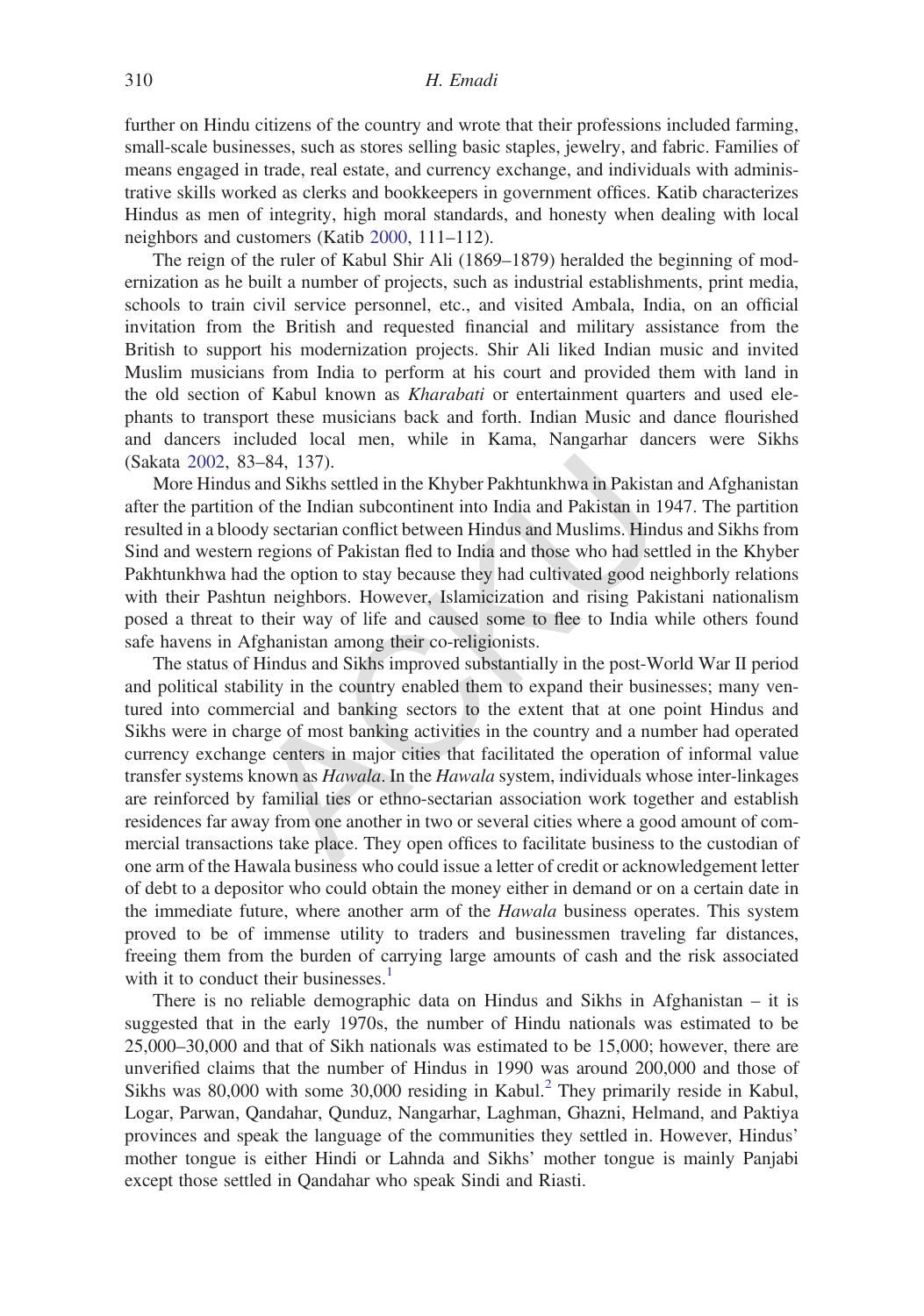### Public perception of Hindus and Sikhs

Hindus and Sikhs bear some physical resemblance to Pashtun residents and largely adopted the local culture; however, Sikhs are distinguishable from others in outward appearance. They wear five items starting with the letter K such as kes, long hair uncut held with a kangha, comb, and a turban and carry two distinct weapons, karpaan, a small sword, and a dagger, karra, steel bracelet on the left wrist, and kacha, long underwear; however, there are many who are less rigid in their outlook and wear Western clothing, especially professionals and businessmen.

Although Hindus and Sikhs have been in the country a long time and played a significant role in the social and cultural life of the country, local Muslim communities still regarded them as aliens and associated them with Hindus and Sikhs in Hindustan – India proper. Islam recognizes non-Muslims, Jews, and Christians as "People of the Book" and treat them favorably; however, it discriminates against Hindus and Sikhs and does not recognize their scriptures, the Vedas, and Sri Guru Granth also known as Adi Granth to be divine as the Torah and Bible. This view of Islam forms the very basis of public perception with regard to Hindu and Sikh residents of the country. The majority of people practice traditional Islamic beliefs, such as living peacefully with their neighbors and tolerating other religions and practices. Most people also are fans of Indian movies to the extent that young men after watching Indian films memorize the songs by Indian actors and sing loudly after leaving the theater and even singing in private parties.

Narrow-minded Muslims look down upon Hindus and Sikhs and treat them as secondclass citizens. Their contempt is so pervasive that even poor men who in the past worked as gardeners or maids in affluent Hindu families would consider themselves superior to their masters. Miscreant Muslim boys often harassed and bullied Hindu and Sikh boys and whenever they encountered them on the street they would insult them sarcastically shouting: "Kalima at ra bikhan" meaning recite the confession of your faith. Confession of faith for Muslim reads "there is no God but God and Muhammad is the messenger of God". Although fundamentalists harassed Hindus and Sikhs, people in general and enlightened and educated people in particular treated them with respect and dignity calling them Lala Jan, meaning dear brother. n with regard to Hindu and Sikh residents of the course traditional Islamic beliefs, such as living peacefully w<br>her religions and practices. Most people also are fans o<br>bung men after watching Indian films memorize the so

Some Muslims who cling to cultural prejudices do not attend Hindu and Sikh festivities or visit their religious centers and regard intermarriage with their woman as a sacrilegious act; however broad-minded and more liberal and democratic Muslims have no objections to marrying Hindu and Sikh women. Marriage between Muslims and Hindus seldom occurs and when it happens, the Hindu women often embrace Islam in order for the marriage to be sanctified and legalized, despite objections by her family and community. Mohammad Ishaq, a member of King Zahir's immediate family, fell in love with a Hindu woman Karshah. She defied cultural and religious traditions, embraced Islam, and married Ishaq. Although her family and the community opposed it, they could not stop her because they feared retaliation (Hakam [2006](#page-14-0)). Hindus and Sikhs despite years of unceasing harassment and persecution did not abandon Afghanistan considering it their rightful home.

#### The role of Hindus and Sikhs in Afghanistan's polity

Afghanistan's history is replete with violence – particularly ethno-sectarian conflicts and interference by foreign powers in its internal affairs. The politically dominant class maintained their rule by pitting one community against the other in order to perpetuate their instability. They utilized religion and religious bias as tools to rally people in support of their policies. The Sunni-dominated state systematically suppressed and persecuted the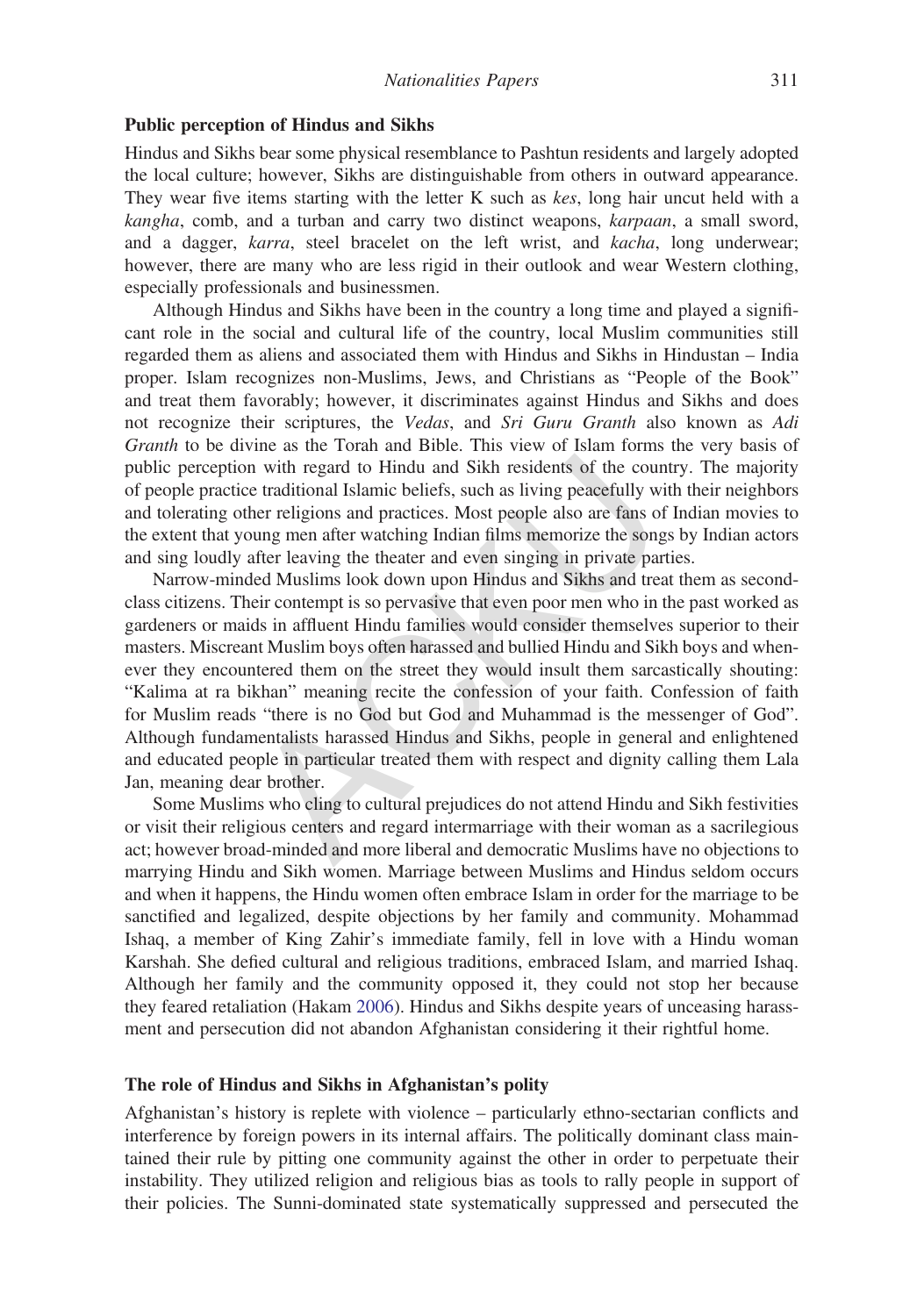Shias and subjected non-Muslim citizens to payment of poll tax and did not allow them to serve in the armed forces even though they wholeheartedly defended the country's national interests. Discriminatory policies toward Hindus and Sikhs were implemented by King Habibullah (1901–1919), as he ordered them to wear yellow tags to separate them from the Muslims, subjected them to paying poll tax, and restricted their religious observances and practices to their residential compounds. He provided a small amount of money and clothing to those who embraced Islam as a means to encourage further conversion of Hindus and Sikhs to Islam – an attempt to promote himself as a defender of the faith.

Hindus and Sikhs received a new lease on life after Habibullah's successor Amanullah (1919–1929) revised his father's policies, abolished slavery of Shia Hazaras, promulgated a constitution that treated people of all ethno-religious backgrounds equally before the law and abolished poll tax on non-Muslim citizens. Hindus and Sikhs were granted full citizenship status and were no longer required to wear special badges, their children were admitted to civil and military schools and graduates of the military schools were commissioned in the armed forces. Amanullah also urged citizens to refrain from coercing Hindus and Sikhs to embrace Islam and sacrificing cows when celebrating *Eid al-Adha*, sacrificial feast also called al-Eid al-Kabir, or the major festival out of sensitivity to Hindu nationals, who regarded cows as sacred in their faith (Emadi 2010, 21).

Inclusive policies and practices by the state enabled Hindus and Sikhs to play an active role in the country's polity. Their elected representatives were members of the provincial councils in Qandahar, Ghazni, and Jalalabad and at the Kabul Educational Association (Ghubar [1374] 1995, 794). Naranjan Das, born in Kabul around 1853, was granted the title of civil colonel in 1906 by King Habibullah and served as revenue officer. Amanullah awarded him the title of civil brigadier and appointed him Minister of Finance and a member of the delegation for signing the Rawalpindi Peace Treaty with the British Government of India on 8 August 1919 that recognized Afghanistan's independence. Das also was appointed a member of Afghanistan's delegation to the Mussoorie Conference (17 April–18 July 1920), north of Delhi, India, to restore relations between Afghanistan and Britain. Amanullah was committed to and supported equality of the country's citizens and his appointment of Das to such a high-profile position demonstrated his good intentions. This move also helped him gain the trust of Indians and be regarded as a potential ally and friend in their struggle against the British Crown. Amanullah encouraged and supported Indians to fight for their independence and appointed a Hindu, Nandlal Behsin, as his secretary who along with Diwan Malikchand Kapoor and others also translated pamphlets from Persian to Hindi and Sanskrit languages – literature that encouraged anti-colonial struggle in India. When conservatives opposed Amanullah's radical modernization programs and rebelled to overthrow him, Hindus and Sikhs rallied in his support. Mihr Chand Dahoon, a graduate of the military school, participated in the suppression of the Khost rebellion that broke out in May 1924, and Hindu residents of Khost declared their readiness to provide food for government soldiers. Mullah Abdullah, a cleric known as Mullah-e-Lang, spearheaded the rebellion as he believed that government modernization policies were anti-Islam. Amanullah suppressed the rebellion in January 1925 and awarded Dahoon a Medal of Honor in appreciation of his role in defending the country (Dass [2007](#page-14-0)). and sacrificing cows when celebrating *Eid al-Adha*, sa<br>*Kabir*, or the major festival out of sensitivity to Hins<br>s sacred in their faith (Emadi 2010, 21).<br>licies and practices by the state enabled Hindus and Sikk<br>try's po

Amanullah continued supporting the rights of Hindus and Sikhs during his rule. When he convened a Loya Jirgah, Grand Assembly of tribal elders (on 29 August–2 September 1928) in Kabul to ratify his modernization policies he involved delegates from the Hindu and Sikh communities that included Naranjan Das, Lachman Das, and Kashan Singh, government accountants, Shankar Das, an official at the Ministry of Agriculture, and Mangal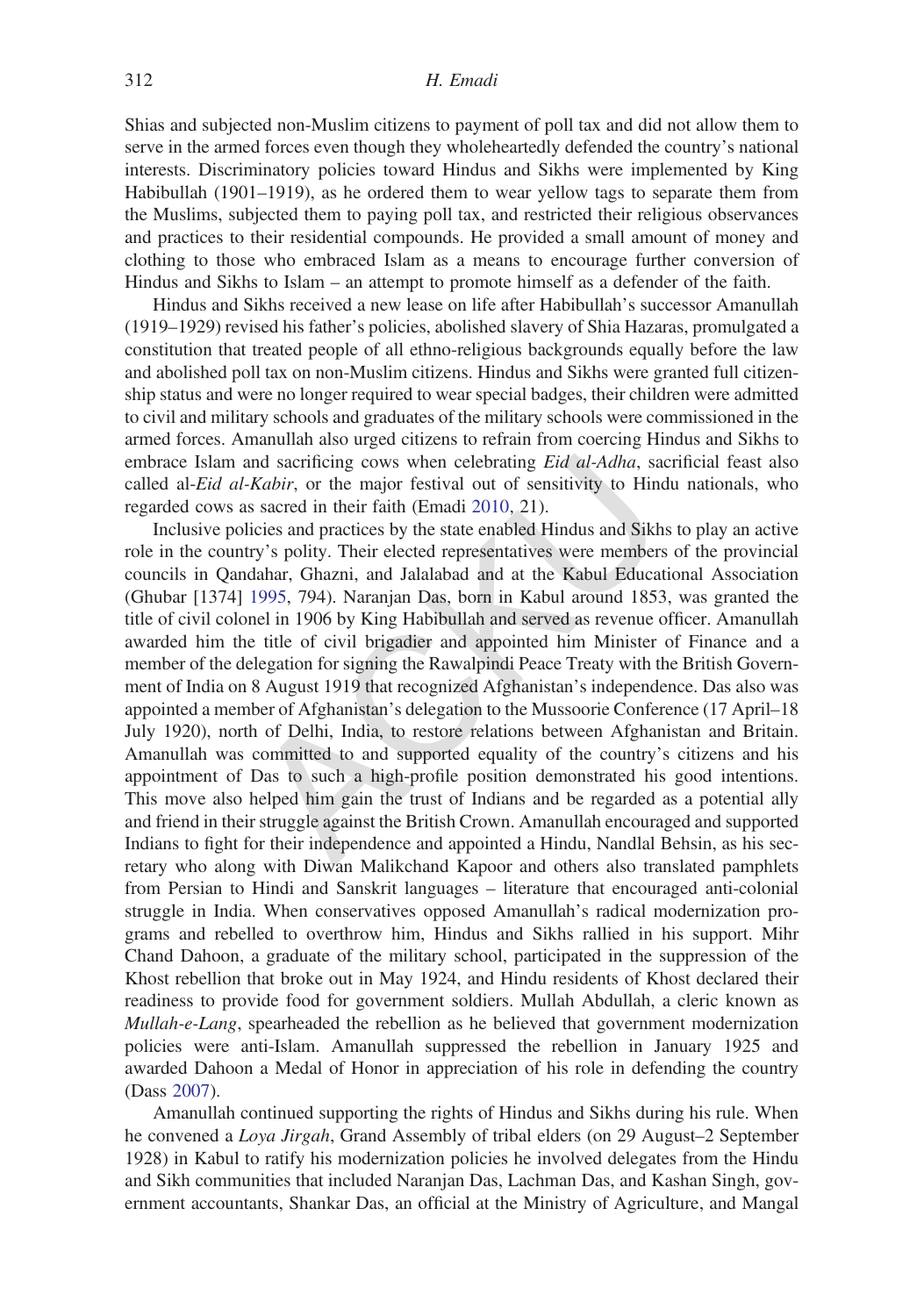Singh, a spiritual figure. When some conservative delegates proposed measures to distinguish Hindus and Sikhs from the Muslims, liberal and progressive delegates opposed it; Amanullah himself stated that Hindus and Sikhs are patriots and loyal citizens who, like Muslims, defended the country against the British war on Afghanistan.

After Amanullah was forced to abdicate the throne in January 1929 Habibullah Kalakani known by a derogatory name Bacha-e-Saqaw, water-carrier son, a profession his father had, seized power in Kabul. As civil war raged throughout the country Hindus and Sikhs feared for their safety and security and on 7 July they drafted a message to Kalakani expressing their support for his leadership. The laudatory note was signed by Naranjan Das, Mangal Singh, and others. Kalakani was illiterate and his staff wrote a response to Hindus and Sikhs in which Kalakani stated that:

O! Hindus, we have given you our support to the extent we have been able to. It is also necessary to recognize that we have allowed you civil and political freedoms equal to those of Muslims, Jews, and other subjects … . From the perspective of religion, we protect you just as we protect others … I assure you in all sincerity that no one will bring any harm to your religious freedom if civil calm prevails. You may live peacefully, maintaining the principles of the holy Sharia, and your prosperity is our hope. (McChesney 1999, 231)

During Kalakani's nine months of rule, Hindus and Sikhs did not encounter hostilities. Kalakani respected the traditional bonds of friendship that existed between Muslims and their Hindu and Sikh neighbors to the extent that when Mangal Singh married his wife Habibullah sent the royal music band to perform at his wedding party in his house in Charikar, Parwan province (Dass 2003, 62).

Hindus and Sikhs suffered a setback during Mohammad Nadir's rule in 1929–1933. Nadir was Afghanistan's ambassador to France in 1924–1926 and remained there after he resigned from his post. He returned to Afghanistan and declared that he would fight to restore Amanullah to power. Nadir defeated and captured Habibullah and summarily executed him and his men and proclaimed himself king in October 1929. Supporters of Amanullah as well as minority communities and liberal and progressive forces opposed Nadir's leadership and despised his duplicity. To consolidate his rule Nadir came down hard on his opponents, imprisoned many, and eliminated potential adversaries. Most Hindus and Sikhs with loyalty to Amanullah became subjects of witch-hunts. The state punished prominent Hindu figure Das and seized his properties as a collective and public punishment of his family. Nadir retaliated against another prominent Sikh, Mitar Singh, founder and owner of a coffee shop in Bagh-e-Omumi in Kabul. The place was frequented by radical students and Nadir closed down the place in an attempt to deprive pro-Amanullah liberals and radicals of a venue to gather for political discussions, considering such activities as a threat to stability and his rule. The government also retaliated against a patriotic Sikh businessman, Moti Singh. He was a fan of modern education and had donated one of his properties, an inn located in the Saraji area in Kabul, for use as a school in the area where Muslim, Hindu, and Sikh students attended classes. Nadir closed down the school and transformed it into a state prison (Hakam [2006\)](#page-14-0). If civil calm prevails. Foll may live peacetility, maintaining the<br>d your prosperity is our hope. (McChesney 1999, 231)<br>i's nine months of rule, Hindus and Sikhs did not ene<br>ted the traditional bonds of friendship that exi

Although Hindus and Sikhs endured years of repression and marginalization, their situation improved somewhat in the late 1940s and after. Prime Minister Mohammad Hashim (1933–1946) had pursued a repressive policy of administration that alienated the ruling family from the public – disenchantment was on the rise. To realign the monarchy with the public and gain legitimacy Hashim was forced to resign and his brother Shah Mahmood was appointed prime minister. Shah Mohammad (1946–1953) initiated a number of reforms – freedom of speech and of association and formation of political parties and parliamentary election. The new era provided opportunities for Hindus and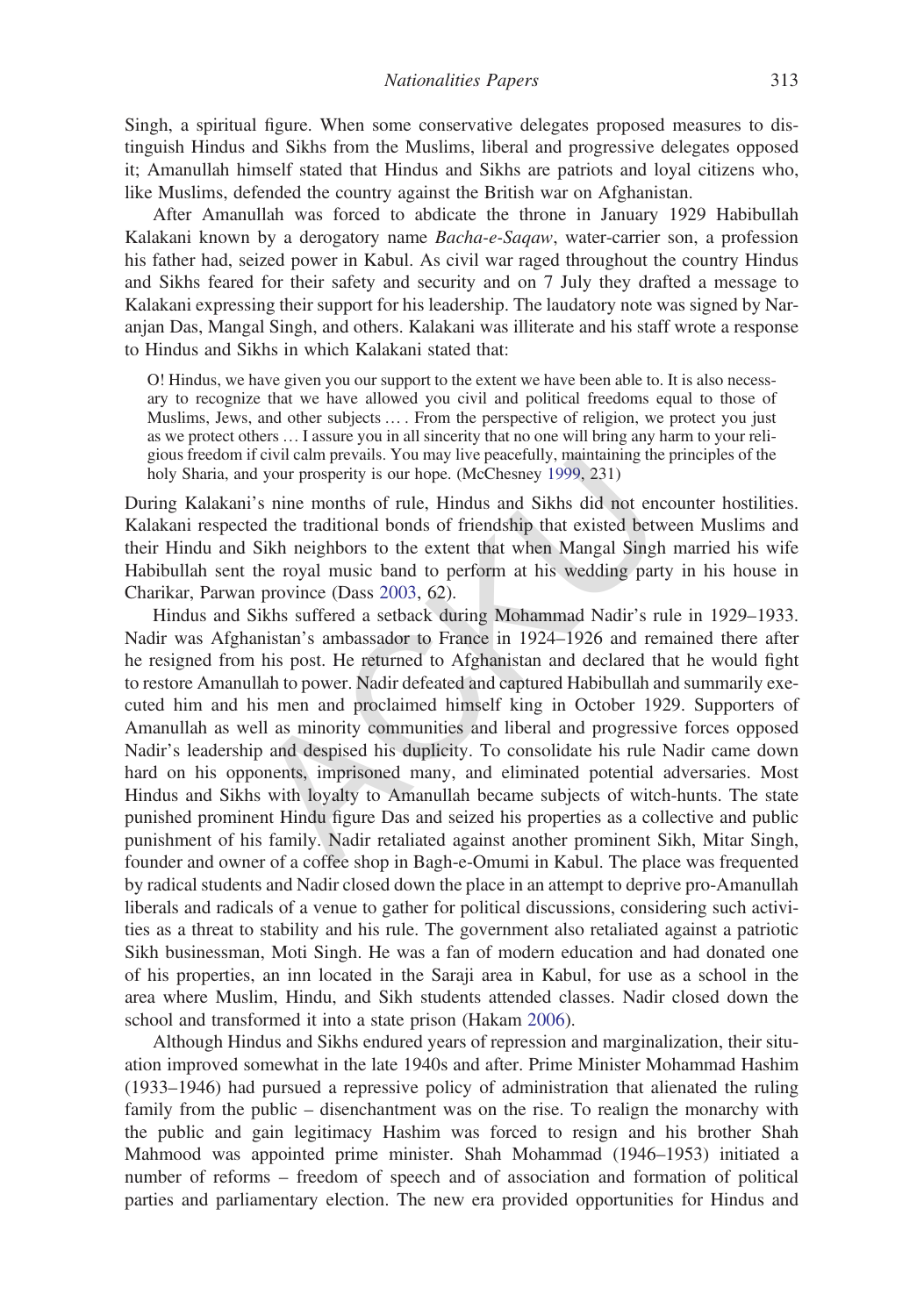Sikhs to play a role in the country's politics. Although they were drafted in the army as regular soldiers, they were not allowed to attend military schools or become army officers. This situation changed in 1955 after Pahan Shikarpuri, a high-school graduate lobbied successfully for the rights of Hindus and Sikhs serving in the army to become officers – a struggle that paved the way for others to attend military schools and become officers. Pahan was appointed a commissioned officer in the army (Dass [2003,](#page-14-0) 8).

As liberal and democratic forces opposed the repressive regimes and formed political organizations espousing societal justice, Hindus and Sikhs did not remain passive in the country's politics and they too joined their counterparts in the struggle for sociopolitical reforms. Hakam Chand (1908–2001) studied in Germany and taught at Amaniya High School, Kabul, and was a member of the official staff of Bank-e-Milli-e-Afghanistan. He sympathized with democratic forces and became a member of Hizb-e-Watan, Homeland Party founded in 1951 by Mir Ghulam Mohammad Ghubar that advocated democracy and societal justice.<sup>3</sup>

During the parliamentary election in 1948 progressive and democratic candidates such as Ghubar and revolutionary figure Dr Abdul Rahman Mahmoodi visited Hindu and Sikh religious centers with the intent to enlist their support. During the constitutional monarchy (1964–1973), various political parties were formed that included the pro-Soviet  $Hizb-e$ -Demokratik-e-Khalq-e-Afghanistan, Peoples' Democratic Party of Afghanistan (PDPA), and Sazman-e-Jawanan-e-Muttaraqi, Progressive Youth Organization, that became known as Sazman-e-Demokratik-e-Nawin-e-Afghanistan, Neo-Democratic Organization of Afghanistan, and they strove to influence the Hindus and Sikhs to support their policies. As leading figures of the Parcham, Banner, faction of the PDPA come from aristocratic and affluent families, some wealthy Hindu and Sikh figures found common interest with them and became members of the party (Mihir Chand Warma joined the PDPA as a member after the formation of the PDPA in 1965). During the parliamentary election in 1965, the PDPA candidates – Babrak Karmal, Anahita Ratebzad, and Noor Ahmad Noor – visited Hindu and Sikh communities, promising to defend their rights in exchange for their votes; however, after they won seats in the House of Representatives, their promises melted away like ice under the sun. Hindus and Sikhs learned from the experiences of the past, and at the parliamentary election in 1969, they nominated candidates from their own community, Dahoon Chand Kagar and Ji Singh Fani; while Fani succeeded in winning a seat in the parliament, he failed to use his position and authority to advance the causes of his community. evolutionary figure Dr Abdul Rahman Mahmoodi visite<br>with the intent to enlist their support. During the consti<br>arious political parties were formed that included the p<br>*halq-e-Afghanistan*, Peoples' Democratic Party of Afg

When the monarchy was overthrown in a coup by former Prime Minister Mohammad Daoud in July 1973 and Afghanistan was declared a republic the status of Hindus and Sikhs remained unchanged. To create a basis of legitimacy for the regime Daoud convened a Loya Jirgah, renamed it Milli Jirgah, National Jirgah (30 January–14 February 1977), to approve the draft of a new constitution. The Jirgah was dominated by handpicked delegates that included representatives of the Hindu and Sikh communities, Shiyo Saran Sagar from Kabul and Tara Singh Jawahari from Nangarhar. The delegates approved the constitution and endorsed continuation of Daoud's leadership.

When the republican regime was overthrown in a coup organized by pro-Soviet army officers loyal to the PDPA in April 1978 and Afghanistan was declared a democratic republic, the ruling party forced Hindus and Sikhs to join the party and a few may have joined the party on their own volition; like other members of the ruling party they too showered hosannas to the Soviet Union regarding it the Mecca of socialism. Individuals loyal to the party included figures like Warma. He was imprisoned during the rule of the Khalq, Masses, faction of the PDPA, but during the Soviet occupation of the country he served the regime in various capacities until he left the country in 1985. Parkash son of Hakam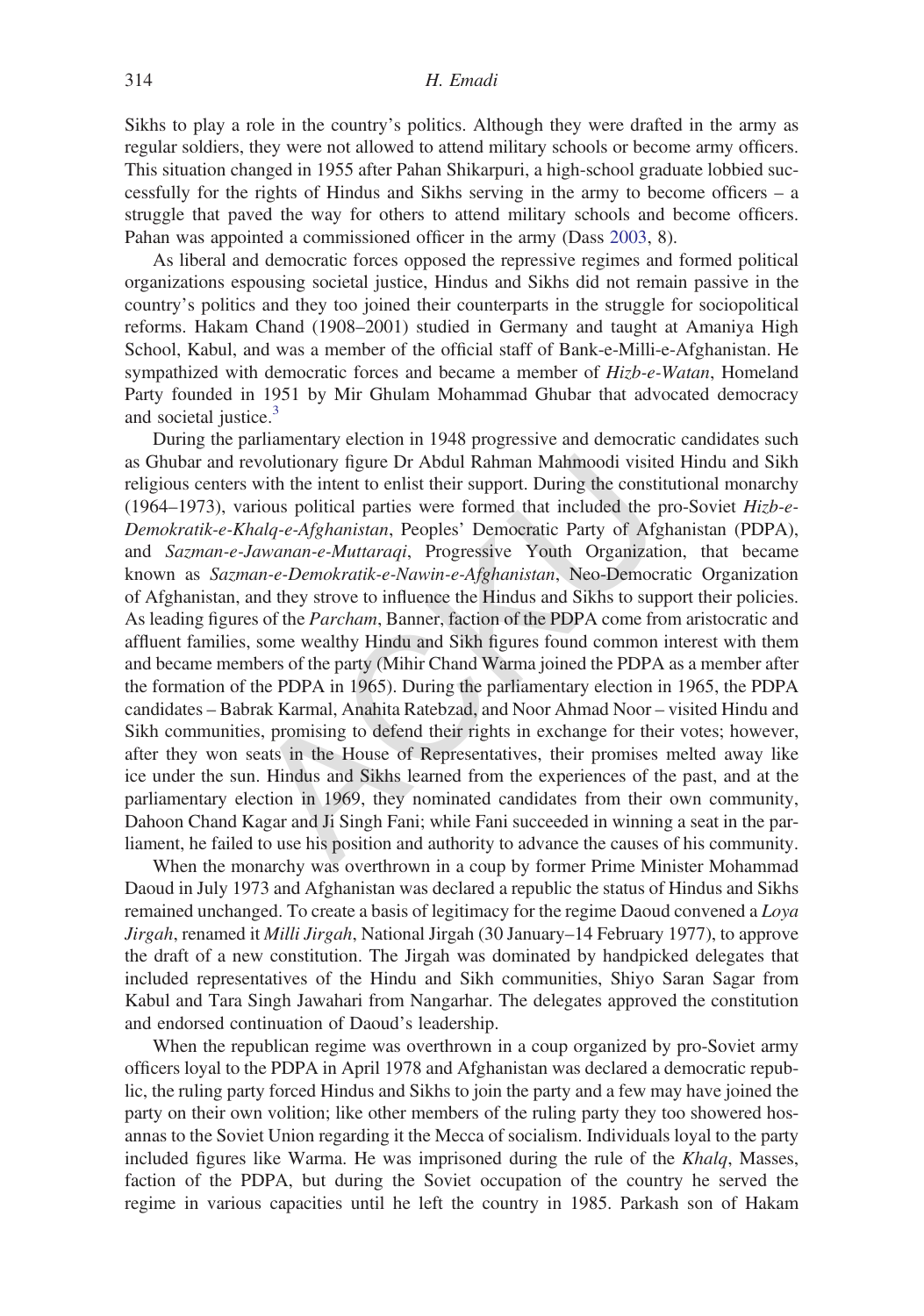Chand was a member of the Parcham and was appointed to the Ministry of Foreign Affairs; Nawin Warma was a member of the party Youth Organization and later was promoted to full party membership. The PDPA's repressive policies of socioeconomic and political reforms forced many wealthy and aristocratic families to leave the country including a number of prominent Hindu and Sikh families. After the Soviets invaded and occupied the country patriots, nationalists and Islamists opposed Soviet occupation and fought to liberate the country. Puppet leader Najibullah (1986–1992) appealed to citizens to support the regime in its battle against the US-backed Islamic warriors. To gain support of Hindus and Sikhs he appointed Ganga Ram and Joginder Singh to the parliament. However, like their predecessors they were ineffective at leveraging their influence to allocate state funds for development projects in their respective communities. When armed resistance to the ruling party escalated, Hindus and Sikhs supported the war of national liberation, contributing money to fighters to sustain the resistance.

#### Islamic fundamentalists and persecution of minorities

After the Soviet-backed government collapsed and Islamic fundamentalists seized power in April 1992, the relative peace and fragile stability evaporated as Islamic warriors engaged in a brutal battle for control of the country. They embarked upon Islamicization of an already Muslim society based on their narrow understanding of Islam. Unable to agree on powersharing they fought one another – a war that recognized no rules of engagement as combatants took men and women of rival groups and innocent civilian hostages, raping, molesting, and mutilating their bodies.

As a scourge of ethnic cleansing raged throughout the country, Hindus and Sikhs initially believed that they will not encounter troubles and hostilities by Islamic warriors as they are not part of any warring factions and did not want to leave the country. Unfortunately, they paid a heavy price for their naïveté. Because of their predominantly trade and business professions, Hindus and Sikhs became prey for kidnappings for ransom. Warlords associated with Islamic parties brutalized them, looted their belongings, and molested their wives and daughters, and after forcing those to embrace their faith forced them against their will to marry them. **Example 12**<br> **Example 12**<br> **Example 12**<br> **Example 12**<br> **Example 12**<br> **Example 12**<br> **Example 12**<br> **Example 12**<br> **Example 12**<br> **Example 12**<br> **Example 12**<br> **Example 12**<br> **Example 12**<br> **Example 12**<br> **Example 12**<br> **Example 12** 

Hindus and Sikhs endured suffering as armed men terrorized them, demanding money as they moved from location to location seeking safety or while visiting relatives, running errands, and going to markets to buy groceries. Political repression and religious bigotry convinced many to flee the country leaving their ruined properties in the custody of their relatives or friends in order to escape reprisals by Islamic warriors (at present the number of Sikhs is estimated to be 3000 and those of Hindus at little over 100). Hindu and Sikh religious centers, gurdwaras and mandris, were either destroyed during the civil strife or were seized by powerful and armed men. At present, there are a few such centers in Kabul and in other regions of the country and two modern houses of worship in Kabul including the Asamai Mandris at the foothills of the Asamai Mountain and the Karta-e-Parwan Gurdwara.

Continued raids on private houses by criminals and Islamic warriors forced Hindus and Sikhs to leave their homes and seek shelter in *gurdwaras* and *mandris* believing that they will be safe there where community members help and protect each other and comfort those suffering from the trauma of war. Islamic fundamentalists came down hard on the community after a Hindu mob destroyed the Babri mosque in Ayodhaya, India, in December 1992. In retaliation for what happened in India, they brutalized Hindu and Sikh nationals in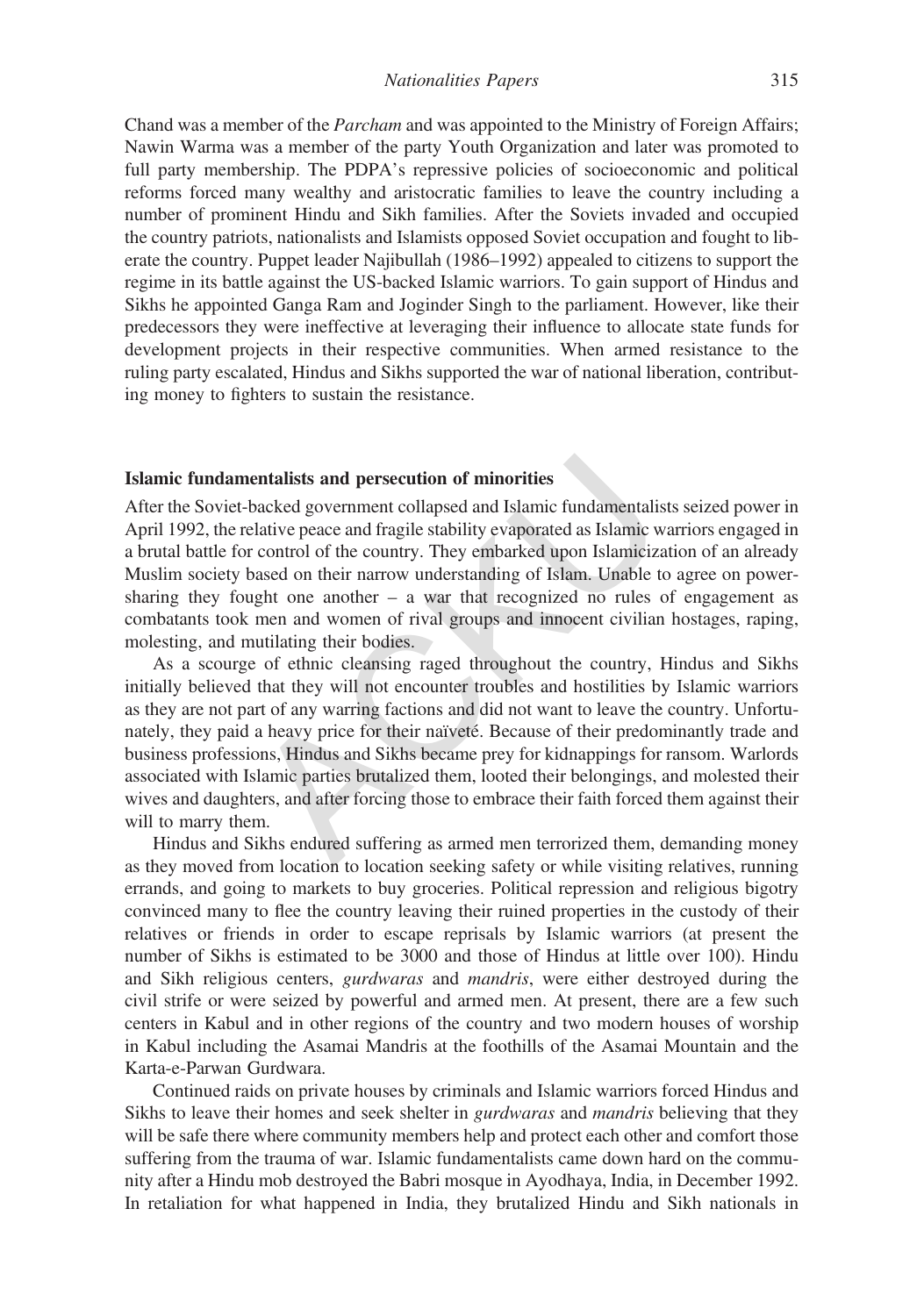Afghanistan, destroying their temples and looting their contents. Since then the community was gradually deprived of their basic rights and liberties.

Shia Muslims who endured years of persecution and were marginalized in the country's polity are also responsible for brutalizing and persecuting Hindus and Sikhs in areas in Kabul which were under control of militias of Hizb-e-Wahdat-e-Islami-e-Afghanistan, Islamic Unity Party of Afghanistan, and Hizb-e-Harakat-e-Islami-e-Afghanistan, Islamic Movement of Afghanistan. In May 1992, Hizb-e-Wahdat militias murdered Mohan Lal Bajaj, his wife, and his son and seized his house in the Taimani area in Kabul. In Karta-e-Parwan armed militias entered Hindu and Sikh residences and after molesting the family they forcibly circumcised male members of the family (RAWA [2007,](#page-14-0) 227). Escalation of armed conflict caused en masse migration of people of all ethnic backgrounds. The flight of Hindus and Sikhs from Kabul has been described in these words:

With the capital of Kabul totally swallowed in the fighting, Hindus can no longer get visas from the consulate there or fly to Delhi. The alternate route is overland through Pakistan, but Pakistan will not issue transit visas unless they already have visas to India. Since there are no distinguishing marks to separate them from other Afghans, who do not require visas, Hindus do slip into Pakistan without visas. However, the situation is fraught with danger if their Hindu identity is discovered. Sikhs, because of their turbans and beards, have an even harder time entering Pakistan without a visa.<sup>4</sup>

India regards Hindus and Sikhs settled in India as refugees from Afghanistan and the process of issuing visas for Hindus and Sikhs from Pakistan to India was long and expensive and effectively drains most families' meager resources. Hindu and Sikh refugees had settled in the capital city, Delhi, and many managed to secure visas for Western European countries and North America. Their lifestyle in exile had been characterized as follows:

Those who have managed to escape struggle to start a new life in new places. According to Hinduism Today correspondent in New Delhi, Rajiv Malik, a large number of refugees have sought asylum in the capital and adjacent cities. The wealthy ones have settled down in the posh colonies of New Delhi like Lajpat Nagar and Defence Colony. Others have purchased homes in middle-class areas [of] East and West Delhi. While Delhi has attracted the Sikh Afghans, many Hindus have settled in Faridabad, an industrial township in the neighboring state of Haryana.<sup>5</sup> sue transit visas unless they already have visas to India. Since<br>rks to separate them from other [A](#page-14-0)fghans, who do not require<br>an without visas. However, the situation is fraught with dang<br>overed. Sikhs, because of their tur

When the Taliban emerged in Qandahar in 1994 and seized power in Kabul in 1996, they adopted a more repressive policy of administration and a regressive approach in building an Islamic society based on their literalistic interpretation of Islam and Quranic injunctions and brutalized those who violated their rulings. They suppressed and marginalized Hindus and Sikhs and urged people to avoid buying items from their shops and efforts were also made to convert them to Islam. The Taliban ordered male members of the community to wear yellow tags to separate them from the Muslim population and female members of the community had to cover their faces like other women in Afghanistan and wear veils instead of headscarves. Reminiscent of Adolf Hitler's policies toward Jews during World War II the Taliban effectively segregated Hindus and Sikhs, ordering them to mark their houses to identify them as Hindu residences. Although the international community condemned the Taliban's harsh measures as a violation of religious freedom and Taliban's brazen action of destroying the two giant Buddha statues (dating back to the fifth century and carved in the face of a mountain slope in Bamiyan) in February 2001, they failed to effectively protect religious minorities against rising Islamic orthodoxy.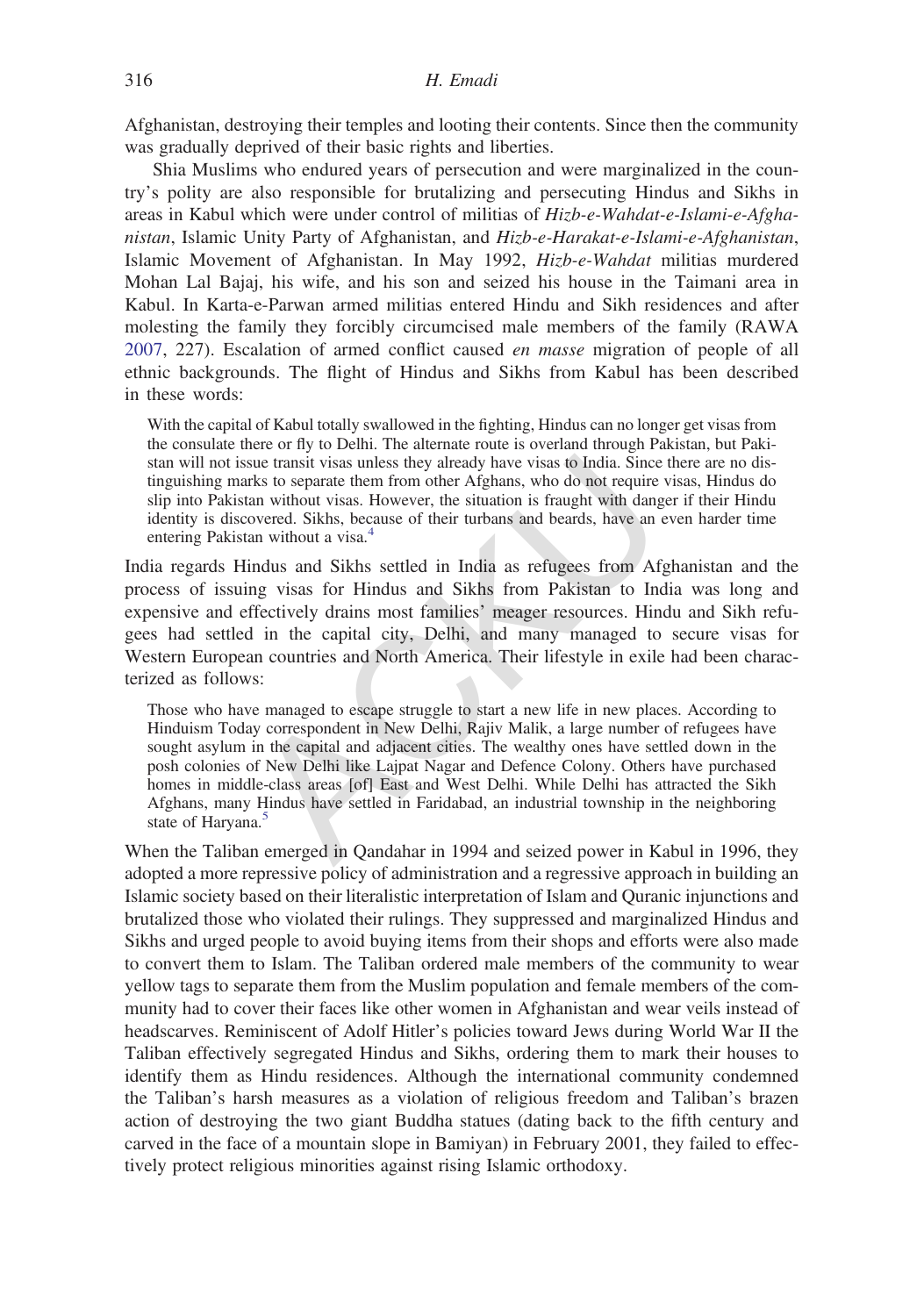## Status of Hindus and Sikhs in the post-Taliban period

The US condemned the Taliban for sheltering Osama Bin Laden and members of his al-Qaeda organization and demanded that they hand him over to the US on charges of bombing US embassies in Africa. The US accused the Taliban of sponsoring terrorism and decided to overthrow them after the attack on the Twin Towers in New York and the Pentagon on 11 September 2001. The US began bombing Taliban's fortified positions on 7 October, ended its bombings on 18 December as the Taliban were defeated, and installed Hamid Karzai as head of state. To legitimize his leadership, Karzai convened a Loya Jirgah (11–19 June 2002) in Kabul where elected representatives debated the draft of a new constitution. To appease the international community and human rights groups Karzai involved two men from Hindu and Sikh communities, Ganga Ram and Awtar Singh (later appointed them as members of the parliament, 2005–2010) as well as introduced Anarkalai Kaur Honaryar, a prominent Sikh woman who completed her studies at the Dental School at Kabul University, to the Jirgah.

One of the stated objectives of the US war on the Taliban was establishment of a democratic system of governance that is based on the rules of law and respect for human rights and women's rights. Since overthrowing the Taliban the US and NATO failed not only to stabilize the country but also to establish a government that is accountable to the public and respect the rights of its citizens, particularly non-Muslim minority communities – Christians, Hindus, and Sikhs. Islamic warriors associated with the Northern Alliance, NA, that supported the US war on the Taliban were rewarded by the US and they continue to hold prominent positions in the new bureaucracy. Afghanistan was declared an Islamic republic and Islam became the official religion of the republic. Although the constitution provides followers of other religious the freedom to exercise their faith, it prohibits non-Muslim citizens from contesting the results of presidential elections. Article 62 states that presidential candidates "should be citizens of Afghanistan, Muslim and born of Afghan parents". Islamic fundamentalists treat Hindus and Sikhs with contempt and harass them, flouting the tenets of the new constitution protecting the rights of minority communities. governance that is based on the rules of law and respections. Since overthrowing the Taliban the US and NATC shifts. Since overthrowing the Taliban the US and NATC shifts of its citizens, particularly non-Muslim minorit lu

Hindus and Sikhs in Afghanistan and those who sought refuge in Pakistan and India welcomed the downfall of the Taliban as a new and improved era in their lives. In exile, they, like other refugees from Afghanistan, keenly watched developments back home and were eager to return home to rebuild their shattered lives. Their aspiration to return to their homeland has been described as follows:

Whenever we heard some good news about Afghanistan, we would celebrate it like a festival, Lal says. If we heard or watched any bad news from the radio or over the television, it would also upset us because it is our homeland — the homeland of our ancestors. Prem Nagar, known to local Pashtun Muslims as Hindu Qala, enjoyed a cordial relationship with surrounding communities. Some 150 Hindu and Sikh families lived in the 25-hectare village, which was enclosed by massive mud walls in line with local Pashtun architecture.<sup>[6](#page-14-0)</sup>

A number of Hindu and Sikh refugees from Pakistan and India returned to Afghanistan to participate in the rebuilding of their homeland. Shankar Lal, 63 years old, who lived in India for two decades returned to reclaim the community's historic property known as Prem Nagar, House of Love, in Khost and petitioned the government to help him in regaining ownership of the property occupied by powerful men in the 1990s. The Hindus and Sikhs have an uphill battle to preserve their culture and religious traditions in a hostile political environment. Their disenchantment with the government for not protecting their rights and helping them to regain their properties continue to grow. They encounter hostilities and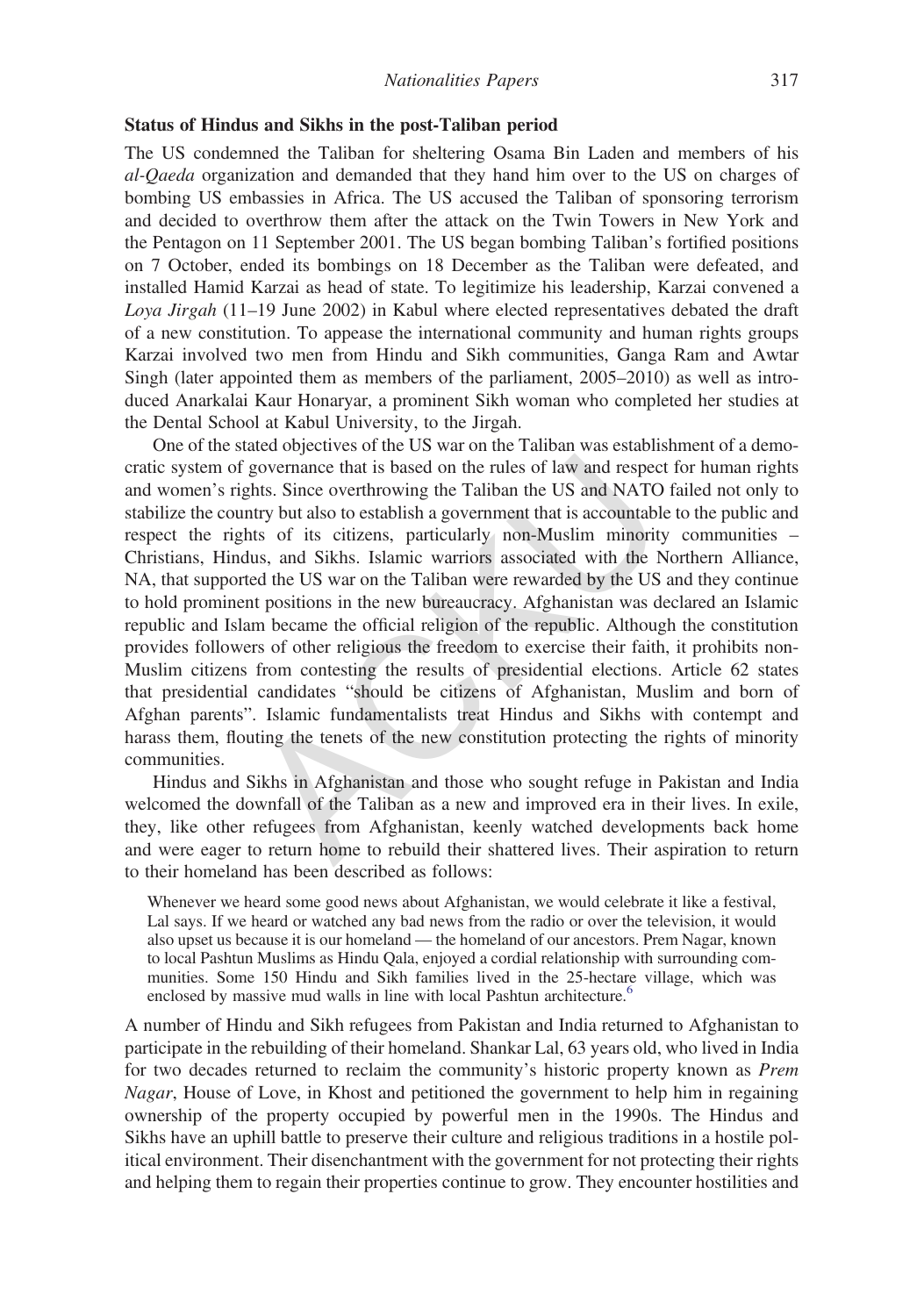are still unable to cremate the remains of their dead according to their traditions because of dogmatic neighbors living next to cremation sites. Requests that the government provide them alternative sites are repeatedly ignored by authorities.

Hindus and Sikhs could not pursue legal recourse in regaining their land or seeking restitution fearing retaliation and threats by powerful individuals who occupied their properties. They encountered a cold reception and sometimes outright discrimination by Islamic fundamentalists in positions of authority when they requested state services. For example, they lobbied the Ministry of Religious Affairs to provide free electricity to the community's existing houses of worship but the ministry denied their repeated requests although the government provides free electricity to mosques. The state treats Hindu and Sikh houses of worships as business entities subject to payment of higher fees.

In the political arena, Hindus and Sikhs are marginalized. They have only one seat in Shura-e-Milli, the National Assembly, even though they lobbied the government for two seats, one for each community. During the parliamentary election in 2010, candidates from the community, Pripatal Singh Pal, a former army officer in the 1980s, and Honaryar competed for a seat from Kabul but were defeated and Karzai appointed Honaryar to the Senate. Pripatal Sing Pal continued to speak on behalf of his community and was killed on 14 July 2012 when a suicide bomber attacked the wedding party of the daughter of Ahmad Khan Samangani, a member of parliament. Conservatives and Islamic fundamentalists oppose Hindu and Sikh involvement in the country's polity. Abdurrab Rasoul Sayyaf, a member of the National Assembly expressed his views regarding Hindus and Sikhs stating that: seat from Kabul but were defeated and Karzai appointe<br>Sing Pal continued to speak on behalf of his commun<br>2 when a suicide bomber attacked the wedding party of<br>mangani, a member of parliament. Conservatives and l<br>indu and

The Sikhs and Hindus of Afghanistan are considered part of the dhimmi in line with Sharia law. The government has an obligation to protect them but they are required to pay a poll tax. They can hold civilian occupations, such as doctors, but they cannot be in charge of a governmental body or office. Upon meeting a Muslim, a Hindu is required to greet the Muslim first. If a Muslim is standing and there is a chair, the Hindu is not allowed to sit down on the chair.<sup>[7](#page-14-0)</sup>

Hindus and Sikhs avoid sending their children to public schools because of pervasive abuse and harassment by fellow students and send them to private schools sponsored by their own communities.<sup>[8](#page-14-0)</sup> Most of the community's own schools remain closed because of structural damage and due to the community's deteriorating living standards some families cannot afford to pay the required fees; however, a few affluent families send their children to private international schools and it is reported that there is one school for Sikh children in Ghazni, Helmand, Nangarhar, and Kabul.

Stringent Islamic laws treat dissent from Islamic and Islamic orthodoxy as crimes, such as apostasy and blasphemy. Although Hindus and Sikhs are allowed to practice their faith and work, they continue to encounter obstacles that include seeking employment opportunities in the bureaucracy and being harassed by fundamentalists when they celebrate their religious festivities. The Sikhs used to hold religious functions celebrating the birthday of Guru Nanak, founder of Sikhism, and such activities are scaled down in Kabul and other places in order to avoid trouble with fanatic Muslims. Hindus and Sikhs continue to fight for their rights and liberties. Senator Anarkali Kaur Honaryar, former member of Afghanistan's Independent Human Rights Commission, is an activist for human rights. Despite numerous hurdles that women encounter in a male-dominated society, she fights to promote gender equality and end violence against women and minorities. She was awarded the UNESCO-Madanjeet Singh Prize for Promotion of Tolerance and Non-violence in December 2011.

Disenchanted with the US-backed government, the Hindu and Sikh community turned to the Indian Prime Minister Manmohan Singh when he visited Kabul in May 2011 and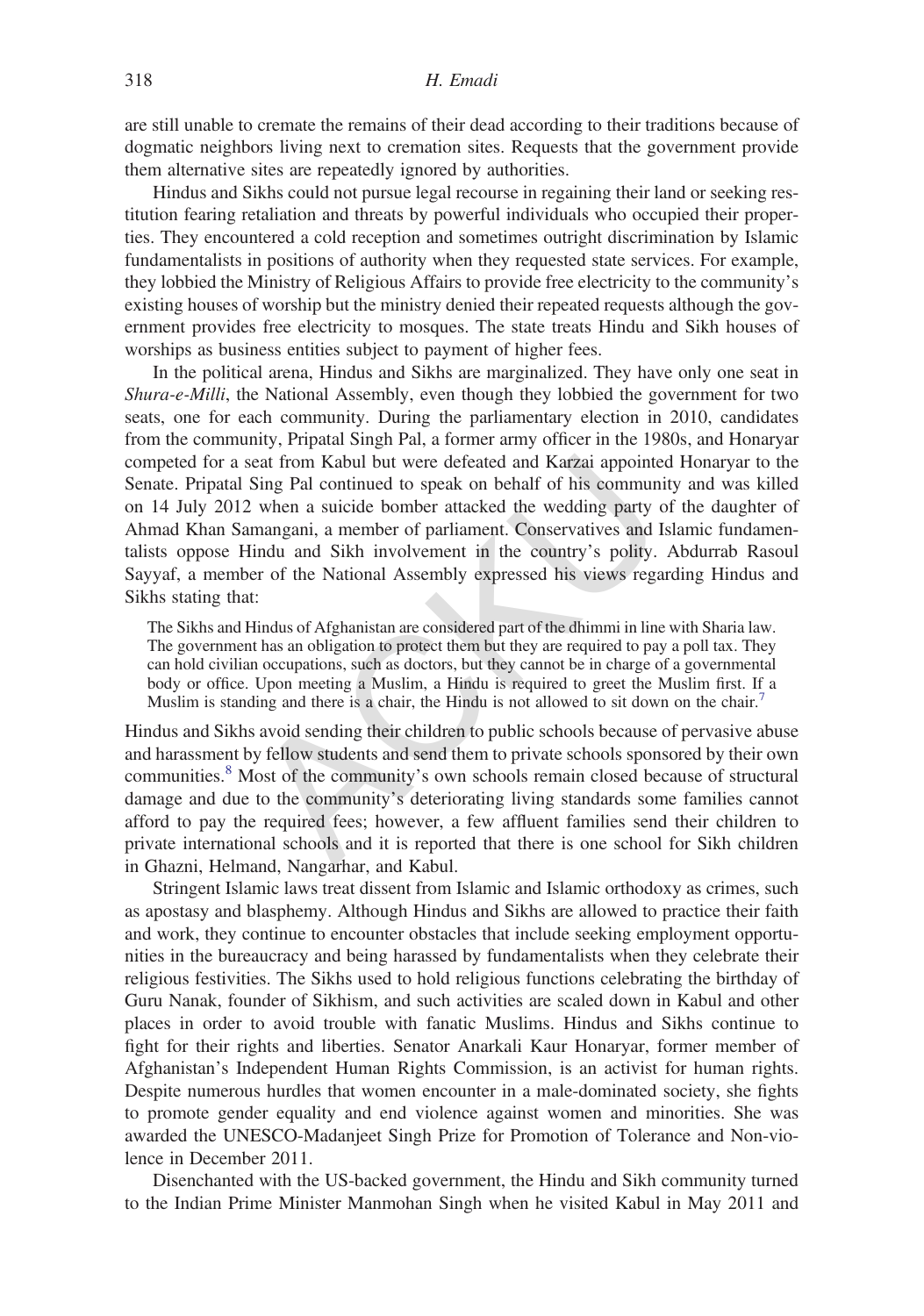appealed to him to grant Indian citizenship to Sikhs and Hindus as they encounter threats to their way of life in Afghanistan. As Hindus and Sikhs were persecuted by warlords and criminal gangs associated with the NA in the early 1990s, the Indian Government remained silent on the plight of Hindus and Sikhs in order to maintain close ties with the NA. After NA forces were driven out of Kabul and transferred the seat of the nominal government in the northern region under their control, India forged closer ties with the NA leadership and supported their crusade against the Pakistan-backed Taliban militias when they seized Kabul. Although India is the sixth largest donor nation in the rebuilding with some \$1.6 billion development projects, it did not exert pressure on the Karzai Government to do more to defend and protect the rights of minority Hindus and Sikhs.

Hindus and Sikhs continue to suffer economically and billions of international aid for reconstruction and development of infrastructures in Afghanistan did not trickle down to the community; efforts are underway to deprive them of representation in the political arena as well. The House of Representatives revised the parliamentary electoral law to remove an article that designated a seat for members of the community in the parliament in July 2013. Members of the Central Council of the Hindu and Sikh community and civil society organizations inside and outside the country protested against this action to no avail. Significantly, the House did not remove a similar article that reserved seats for Pashtun Khochis (nomads). Continued harassment, repression, and erosion of their rights caused members of the community to turn to the United Nations Office in Kabul, pleading to the agency to facilitate a mass emigration of the community from Afghanistan. Lembers of the Central Council of the Hindu and Sik<br>anizations inside and outside the country protested age<br>cantly, the House did not remove a similar article that<br>s (nomads). Continued harassment, repression, and eros<br>of

### **Conclusion**

Hindus and Sikhs are indigenous to Afghanistan and are patriotic and loyal citizens of the country. They served proudly in armed forces and worked in various capacities as officials in the state and private institutions. They had successfully assimilated themselves into the local culture and some even forgot how to converse in their own mother tongues. They suffered a near-fatal blow when Islamic fundamentalists seized power and many left the country to escape religio-political repression.

After the downfall of the Taliban rule like other refugees, they too returned home to participate in the rebuilding of the country and their own communities and regain their properties seized by powerful men. However, the international community and Kabul failed to protect and defend their rights and liberties. Karzai's promise of defending the rights of minorities and oppressed communities was nothing but rhetoric and his lip service promoting the rights of marginalized Hindus and Sikhs was limited to appointing a member of the community to the Loya Jirgah and the parliament.

Adoption of legislation alone does not protect the rights of oppressed communities against well-entrenched opposition. The plight of Hindus and Sikhs will not improve as long as Islamic fundamentalists merely re-label themselves as liberal and remain in positions of authority in the state apparatuses, and continue to harass non-Muslim citizens. People and communities are subtly encouraged to remain ignorant of each other's history, culture, and traditions, and this further delays opportunities to rectify these disparities in fairness and community well-being. Educating the public to respect diversity and pluralism as a source of strength rather than weakness would be a positive step and including the subject of diversity and pluralism in text books could broaden the horizon of the future generations who would be well informed and accept others as their own.

The government could establish its legitimacy and gain support of the oppressed communities if it made public gestures such as apologies or reparations or memorials to